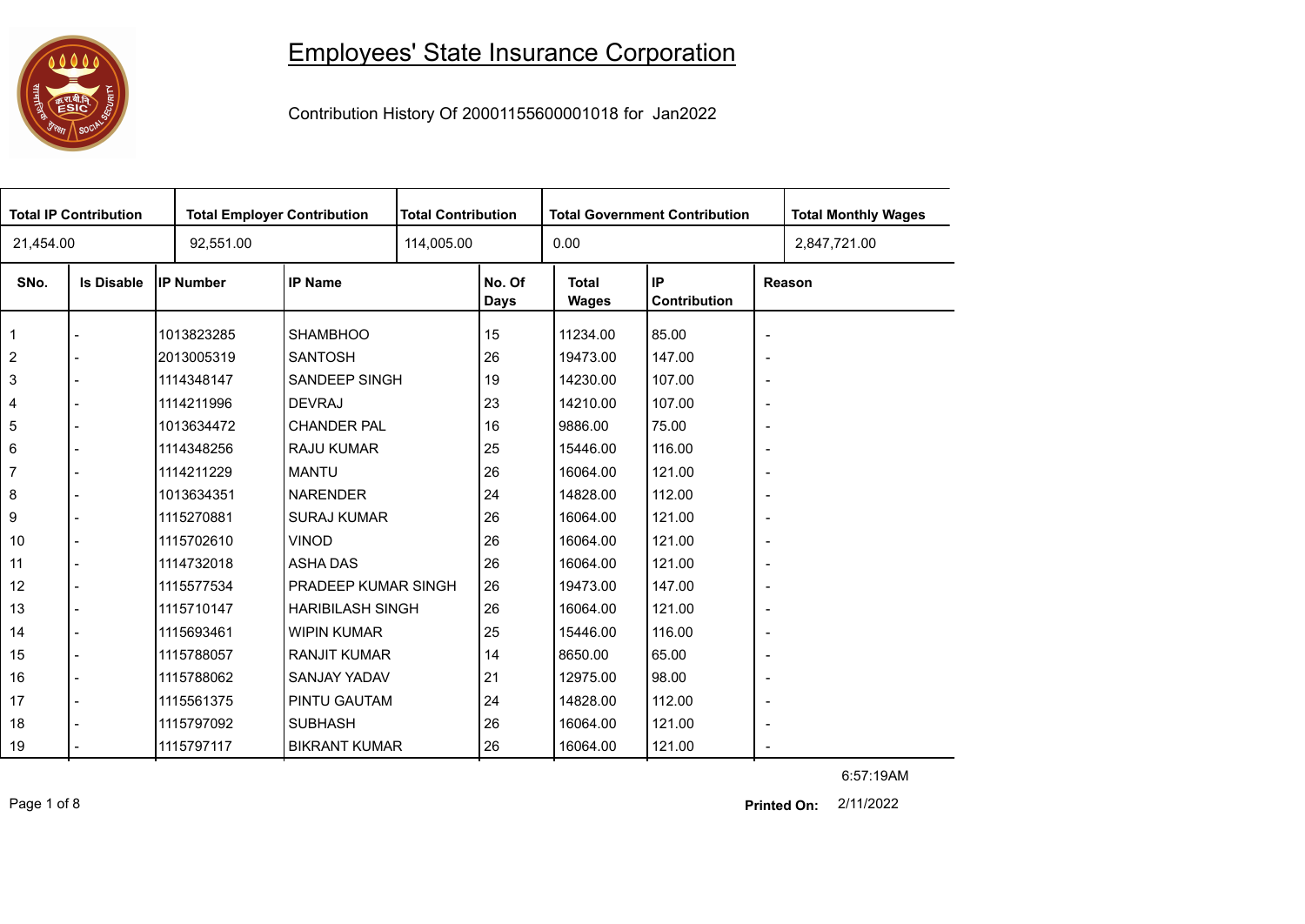| SNo. | <b>Is Disable</b> | <b>IP Number</b> | <b>IP Name</b>                       | No. Of<br>Days | <b>Total</b><br><b>Wages</b> | IP<br>Contribution | Reason |
|------|-------------------|------------------|--------------------------------------|----------------|------------------------------|--------------------|--------|
| 20   |                   | 1114287403       | <b>BHARAT KUMAR</b>                  | 26             | 16064.00                     | 121.00             |        |
| 21   |                   | 1014335081       | <b>MANOJ KUMAR SAH</b>               | 26             | 16064.00                     | 121.00             |        |
| 22   |                   | 1115643527       | <b>VIKAS KUMAR SAH</b>               | 26             | 16064.00                     | 121.00             |        |
| 23   |                   | 2213539046       | <b>RAVINDER KUMAR</b>                | 26             | 16064.00                     | 121.00             |        |
| 24   |                   | 1115093049       | SUBHASH CHANDRA                      | 22             | 13593.00                     | 102.00             |        |
| 25   |                   | 1114591633       | <b>RAJA RAM</b>                      | 20             | 12357.00                     | 93.00              |        |
| 26   |                   | 1114348252       | <b>JAI BHAGWAN</b>                   | 26             | 16064.00                     | 121.00             |        |
| 27   |                   | 1114212014       | <b>VISHAL SAINI</b>                  | 24             | 14828.00                     | 112.00             |        |
| 28   |                   | 1115455377       | <b>HARISH KUMAR</b>                  | 26             | 16064.00                     | 121.00             |        |
| 29   |                   | 1014012415       | <b>ANIRUDH</b>                       | 26             | 16064.00                     | 121.00             |        |
| 30   |                   | 2213638435       | <b>RAM KUMAR</b>                     | 21             | 12975.00                     | 98.00              |        |
| 31   |                   | 1115814988       | <b>AKSHAY KUMAR</b>                  | 26             | 16064.00                     | 121.00             |        |
| 32   |                   | 1115433634       | <b>RAKESH KUMAR</b>                  | 26             | 16064.00                     | 121.00             |        |
|      |                   |                  | <b>NAMDEV</b>                        |                |                              |                    |        |
| 33   |                   | 1115809445       | <b>ATUL CHAUHAN</b>                  | 26             | 16064.00                     | 121.00             |        |
| 34   |                   | 1115809417       | <b>SANTOSH</b>                       | 26             | 16064.00                     | 121.00             |        |
| 35   |                   | 1014056066       | <b>RAVI KUMAR</b>                    | 26             | 16064.00                     | 121.00             |        |
| 36   |                   | 1115201020       | <b>ARUN YADAV</b>                    | 20             | 12357.00                     | 93.00              |        |
| 37   |                   | 1115809555       | <b>MUKESH KUMAR</b><br><b>PODDAR</b> | 25             | 15446.00                     | 116.00             |        |
| 38   |                   | 1114211976       | <b>PAWAN</b>                         | 25             | 15446.00                     | 116.00             |        |
| 39   |                   | 1014193451       | ONKAR KUMAR PASWAN                   | 26             | 16064.00                     | 121.00             |        |
| 40   |                   | 1115595296       | RAKESH KUMAR JHA                     | 26             | 16064.00                     | 121.00             |        |
| 41   |                   | 1115595429       | SONU KUMAR PASVAN                    | 23             | 14210.00                     | 107.00             |        |
| 42   |                   | 1115728009       | <b>SAHIL KUMAR</b>                   | 22             | 13593.00                     | 102.00             |        |
| 43   |                   | 1115840999       | SANJU                                | 21             | 12975.00                     | 98.00              |        |
| 44   |                   | 1115595345       | KOMAL KUMARI                         | 26             | 16064.00                     | 121.00             |        |
| 45   |                   | 1115201046       | <b>ANITA</b>                         | 26             | 16064.00                     | 121.00             |        |
| 46   |                   | 1115744068       | <b>MANMOHAN SINGH</b>                | 26             | 16064.00                     | 121.00             |        |
| 47   |                   | 1115112932       | <b>DILIP KUMAR</b>                   | 23             | 14210.00                     | 107.00             |        |

6:57:19AM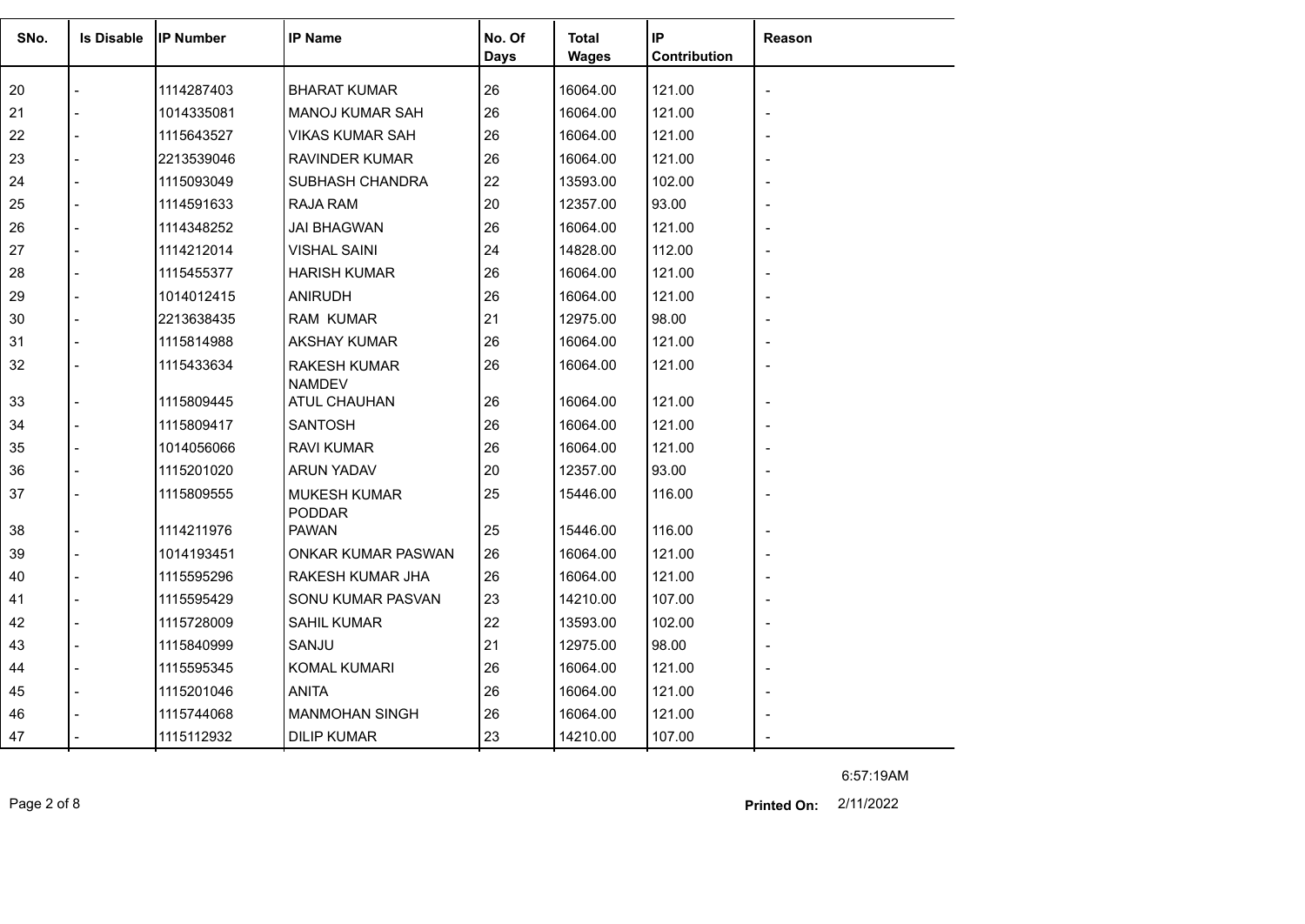| SNo. | <b>Is Disable</b> | <b>IP Number</b> | <b>IP Name</b>        | No. Of<br><b>Days</b> | <b>Total</b><br><b>Wages</b> | IP<br>Contribution | Reason |
|------|-------------------|------------------|-----------------------|-----------------------|------------------------------|--------------------|--------|
| 48   |                   | 1115841010       | <b>AKASH</b>          | 26                    | 16064.00                     | 121.00             |        |
| 49   |                   | 1115622121       | <b>RAJEEV KUMAR</b>   | 23                    | 14210.00                     | 107.00             |        |
| 50   |                   | 1014012424       | <b>LOKENDER KUMAR</b> | 26                    | 16064.00                     | 121.00             |        |
| 51   |                   | 1013645087       | SURENDER-1            | 26                    | 16064.00                     | 121.00             |        |
| 52   |                   | 1115595365       | <b>MANOJ PASWAN</b>   | 20                    | 12357.00                     | 93.00              |        |
| 53   |                   | 1115219682       | <b>KAPIL</b>          | 26                    | 16064.00                     | 121.00             |        |
| 54   |                   | 1014178107       | ANUBHAV SINGH         | 25                    | 15446.00                     | 116.00             |        |
| 55   |                   | 1115487433       | <b>SACHIN</b>         | 26                    | 16064.00                     | 121.00             |        |
| 56   |                   | 1115841024       | LAXMI                 | 8                     | 4943.00                      | 38.00              |        |
| 57   |                   | 1115841071       | <b>HADISHA</b>        | 25                    | 15446.00                     | 116.00             |        |
| 58   |                   | 1322959365       | <b>RAJ KISHOR</b>     | 23                    | 14210.00                     | 107.00             |        |
| 59   |                   | 1115852906       | MAHADEV KUMAR ROY     | 17                    | 10503.00                     | 79.00              |        |
| 60   |                   | 1115845746       | <b>SANJU DEVI</b>     | 20                    | 12357.00                     | 93.00              |        |
| 61   |                   | 1115852909       | <b>VIKASH</b>         | 26                    | 16064.00                     | 121.00             |        |
| 62   |                   | 1115852913       | <b>MEENAKSHI</b>      | 25                    | 15446.00                     | 116.00             |        |
| 63   |                   | 1115852914       | <b>DEEPA</b>          | 25                    | 15446.00                     | 116.00             |        |
| 64   |                   | 1115857773       | <b>SAGAR CHAUHAN</b>  | 22                    | 13593.00                     | 102.00             |        |
| 65   |                   | 1115857785       | <b>SANTOSH KUMAR</b>  | 21                    | 12975.00                     | 98.00              |        |
| 66   |                   | 1115857792       | <b>ASHISH VERMA</b>   | 19                    | 11739.00                     | 89.00              |        |
| 67   |                   | 1115661046       | AVDHESH KUMAR         | 25                    | 15446.00                     | 116.00             |        |
| 68   |                   | 1115865299       | SONU KUMAR SINGH      | 17                    | 10503.00                     | 79.00              |        |
| 69   |                   | 1115866161       | RAJ KUMAR             | 19                    | 11739.00                     | 89.00              |        |
| 70   |                   | 1115866162       | MOHAMMAD RIZWAN       | 20                    | 12357.00                     | 93.00              |        |
| 71   |                   | 1115867137       | NAMRTA SINGH          | 9                     | 5561.00                      | 42.00              |        |
| 72   |                   | 1115875279       | <b>SHIV NARAYAN</b>   | 20                    | 12357.00                     | 93.00              |        |
| 73   |                   | 1115875283       | <b>SUSHILA</b>        | 6                     | 3707.00                      | 28.00              |        |
| 74   |                   | 1115875288       | KESHAV KUMAR JHA      | 20                    | 12357.00                     | 93.00              |        |
| 75   |                   | 1115875297       | <b>MANJU DEVI</b>     | 19                    | 11739.00                     | 89.00              |        |
| 76   |                   | 1115875302       | <b>SANJAY KUMAR</b>   | 20                    | 12357.00                     | 93.00              |        |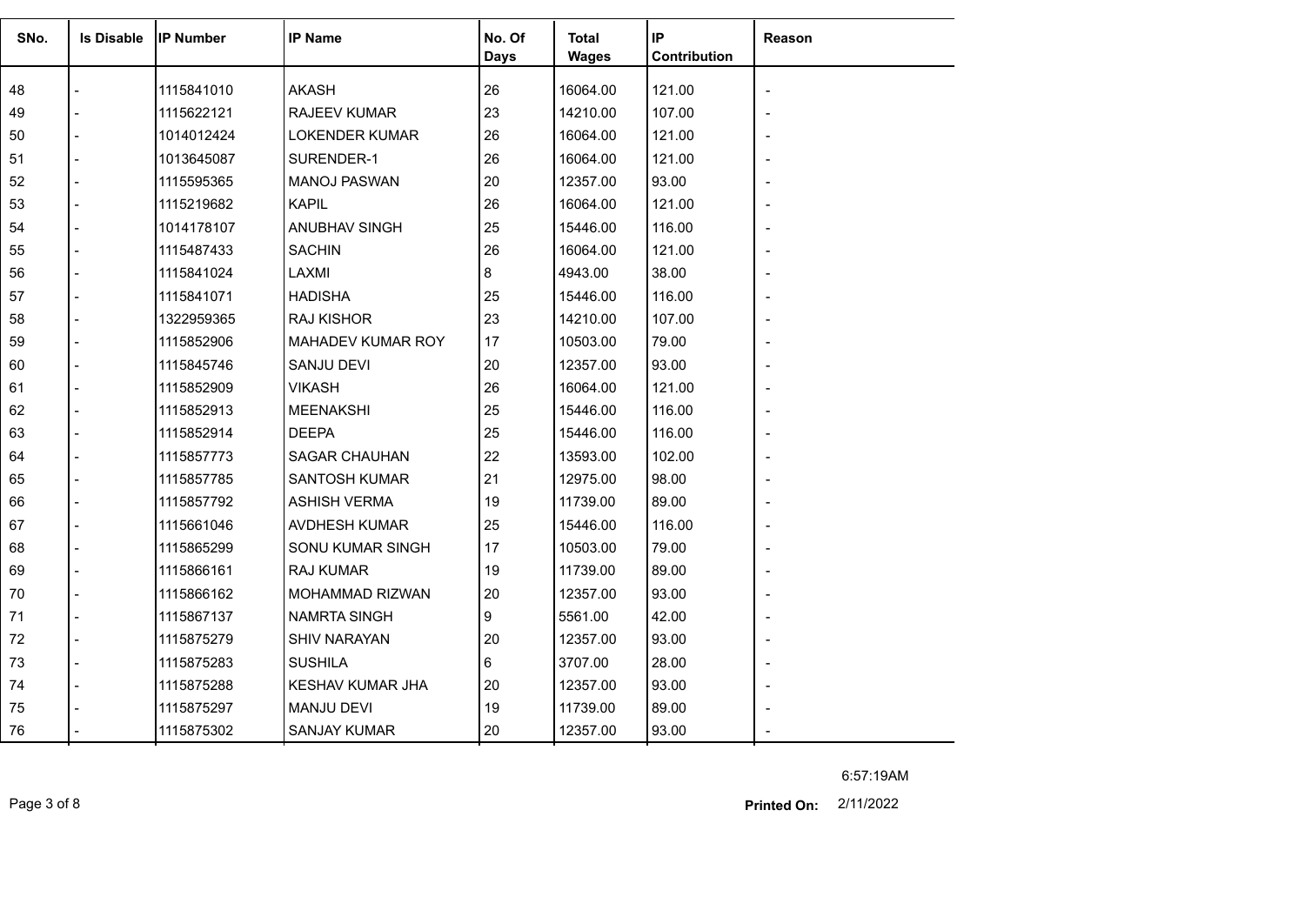| SNo. | <b>Is Disable</b> | <b>IIP Number</b> | <b>IP Name</b>                          | No. Of         | <b>Total</b> | IP           | <b>Reason</b> |
|------|-------------------|-------------------|-----------------------------------------|----------------|--------------|--------------|---------------|
|      |                   |                   |                                         | Days           | <b>Wages</b> | Contribution |               |
| 77   |                   | 2017754686        | <b>VIKRAM SINGH</b>                     | 25             | 15446.00     | 116.00       |               |
| 78   |                   | 1014099772        | SHARWAN KUMAR RAM                       | 9              | 5561.00      | 42.00        |               |
| 79   |                   | 1115891050        | <b>ONKAR SINGH</b>                      | 26             | 16064.00     | 121.00       |               |
| 80   |                   | 1115487427        | <b>RAM MOHAN</b>                        | 6              | 3707.00      | 28.00        |               |
| 81   |                   | 1114732017        | AVINASH KUMAR                           | 26             | 16064.00     | 121.00       |               |
| 82   |                   | 1115891077        | RITIK KUMAR RANJAN                      | 23             | 14210.00     | 107.00       |               |
| 83   |                   | 1014031059        | <b>VINOD</b>                            | 20             | 12357.00     | 93.00        |               |
| 84   |                   | 1115891108        | SAWAN PASWAN                            | 25             | 15446.00     | 116.00       |               |
| 85   |                   | 1115891114        | KAMLESH DEVI                            | 23             | 14210.00     | 107.00       |               |
| 86   |                   | 1115891120        | <b>MITHLESH PASWAN</b>                  | 26             | 16064.00     | 121.00       |               |
| 87   |                   | 1115891123        | <b>ANKUL SINGH</b>                      | 25             | 15446.00     | 116.00       |               |
| 88   |                   | 1115891134        | SURAJ KUMAR JHA                         | 25             | 15446.00     | 116.00       |               |
| 89   |                   | 2017715259        | PANKAJ KUMAR                            | 25             | 15446.00     | 116.00       |               |
| 90   |                   | 1115905766        | <b>INDDRAJIT KUMAR</b><br><b>MANDAL</b> | 25             | 15446.00     | 116.00       |               |
| 91   |                   | 1115905844        | <b>KISHAN KUMAR</b>                     | 17             | 10503.00     | 79.00        |               |
| 92   |                   | 1115905851        | <b>AKASH</b>                            | 26             | 16064.00     | 121.00       |               |
| 93   |                   | 1115905856        | LAXMI                                   | 26             | 16064.00     | 121.00       |               |
| 94   |                   | 1115905897        | REETA KUSHWAHA                          | 19             | 11739.00     | 89.00        |               |
| 95   |                   | 1115905916        | <b>MANOJ KUMAR</b>                      | 21             | 12975.00     | 98.00        |               |
| 96   |                   | 1115905921        | PAWAN KUMAR                             | $\overline{c}$ | 1236.00      | 10.00        |               |
| 97   |                   | 2018415501        | <b>CHANDAN SINGH</b>                    | 26             | 16064.00     | 121.00       |               |
| 98   |                   | 2018415504        | <b>MANOHAR PASWAN</b>                   | 26             | 16064.00     | 121.00       |               |
| 99   |                   | 2018415506        | <b>ROLI</b>                             | 23             | 14210.00     | 107.00       |               |
| 100  |                   | 2018417327        | <b>NEELAM</b>                           | 25             | 15446.00     | 116.00       |               |
| 101  |                   | 2018415509        | <b>PRINCE</b>                           | 26             | 16064.00     | 121.00       |               |
| 102  |                   | 2018449527        | <b>POORAN</b>                           | 18             | 11121.00     | 84.00        |               |
| 103  |                   | 2018449528        | <b>PARVEEN</b>                          | 22             | 13593.00     | 102.00       |               |
| 104  |                   | 2018449529        | <b>SHABNAM</b>                          | 20             | 12357.00     | 93.00        |               |
| 105  |                   | 2018449530        | <b>KAMLESH</b>                          | 26             | 16064.00     | 121.00       |               |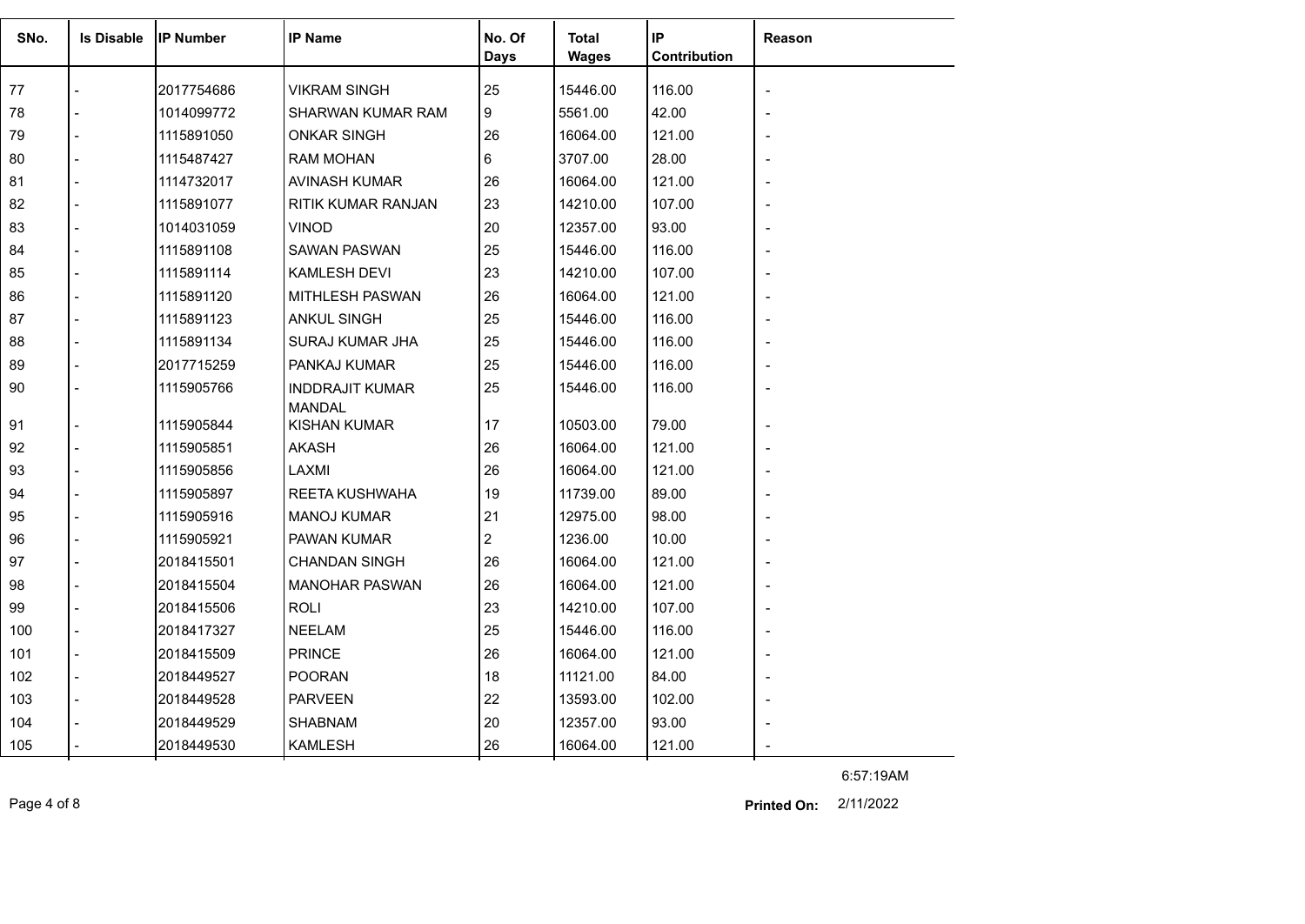| SNo. | <b>Is Disable</b> | <b>IP Number</b> | <b>IP Name</b>            | No. Of<br><b>Days</b> | Total<br><b>Wages</b> | IP<br>Contribution | Reason                   |
|------|-------------------|------------------|---------------------------|-----------------------|-----------------------|--------------------|--------------------------|
| 106  |                   | 2018449531       | <b>RAHUL</b>              | 24                    | 14828.00              | 112.00             |                          |
| 107  |                   | 1115833399       | <b>GAURAV SINGH</b>       | 22                    | 13593.00              | 102.00             |                          |
| 108  |                   | 2018449532       | <b>NEETA SINGH</b>        | 19                    | 11739.00              | 89.00              |                          |
| 109  |                   | 6720352577       | <b>SUNITA</b>             | 20                    | 12357.00              | 93.00              |                          |
| 110  |                   | 2018486196       | <b>KIRAN DEVI</b>         | 24                    | 14828.00              | 112.00             |                          |
| 111  |                   | 3012353146       | PARVEEN KUMAR TIWARI      | 16                    | 9886.00               | 75.00              |                          |
| 112  |                   | 2018502645       | <b>PINKI</b>              | 22                    | 13593.00              | 102.00             |                          |
| 113  |                   | 2018502646       | <b>ROHIT RANJAN</b>       | 20                    | 12357.00              | 93.00              |                          |
| 114  |                   | 2018502648       | <b>MAMTA</b>              | 22                    | 13593.00              | 102.00             |                          |
| 115  |                   | 1114897129       | SHRVAN KUMAR MANDAL       | 9                     | 5561.00               | 42.00              |                          |
| 116  |                   | 2018502651       | <b>NEHA</b>               | 24                    | 14828.00              | 112.00             |                          |
| 117  |                   | 2018502652       | <b>RAJESH</b>             | 26                    | 16064.00              | 121.00             |                          |
| 118  |                   | 2018502653       | <b>AMAN KUMAR</b>         | 26                    | 16064.00              | 121.00             |                          |
| 119  |                   | 2018502655       | <b>MANOJ KUMAR</b>        | 19                    | 11739.00              | 89.00              |                          |
| 120  |                   | 2018502656       | <b>MITHUN</b>             | 24                    | 14828.00              | 112.00             |                          |
| 121  |                   | 2018502657       | <b>GAYTRI DEVI</b>        | 21                    | 12975.00              | 98.00              |                          |
| 122  |                   | 1115070046       | <b>BRAJENDRA KUMAR</b>    | 24                    | 14828.00              | 112.00             |                          |
| 123  |                   | 1115219688       | <b>MANISH KUMAR</b>       | 26                    | 16064.00              | 121.00             |                          |
| 124  |                   | 1115270875       | <b>CHANDNI</b>            | 25                    | 15446.00              | 116.00             |                          |
| 125  |                   | 1115396117       | RAGHUNANDAN KUMAR         | 26                    | 16064.00              | 121.00             |                          |
| 126  |                   | 1115396112       | <b>KARTIK</b>             | 26                    | 16064.00              | 121.00             |                          |
| 127  |                   | 1013847198       | <b>PRABHA</b>             | 22                    | 13593.00              | 102.00             |                          |
| 128  |                   | 1115523767       | <b>NEERAJ KUMAR</b>       | 26                    | 16064.00              | 121.00             |                          |
| 129  |                   | 1115523790       | <b>AMIT KUMAR</b>         | 26                    | 16064.00              | 121.00             |                          |
| 130  |                   | 1115595373       | <b>SHIVAM SINGH</b>       | 21                    | 12975.00              | 98.00              |                          |
| 131  |                   | 1115634387       | <b>MUKESH KUMAR</b>       | 25                    | 15446.00              | 116.00             | $\overline{\phantom{a}}$ |
| 132  |                   | 1115643544       | <b>BHANU PRATAP SINGH</b> | 25                    | 15446.00              | 116.00             |                          |
| 133  |                   | 1115744063       | <b>MOHIT SHARMA</b>       | 25                    | 15446.00              | 116.00             |                          |
| 134  |                   | 1115744071       | MOHIT KUMAR GUPTA         | 25                    | 15446.00              | 116.00             |                          |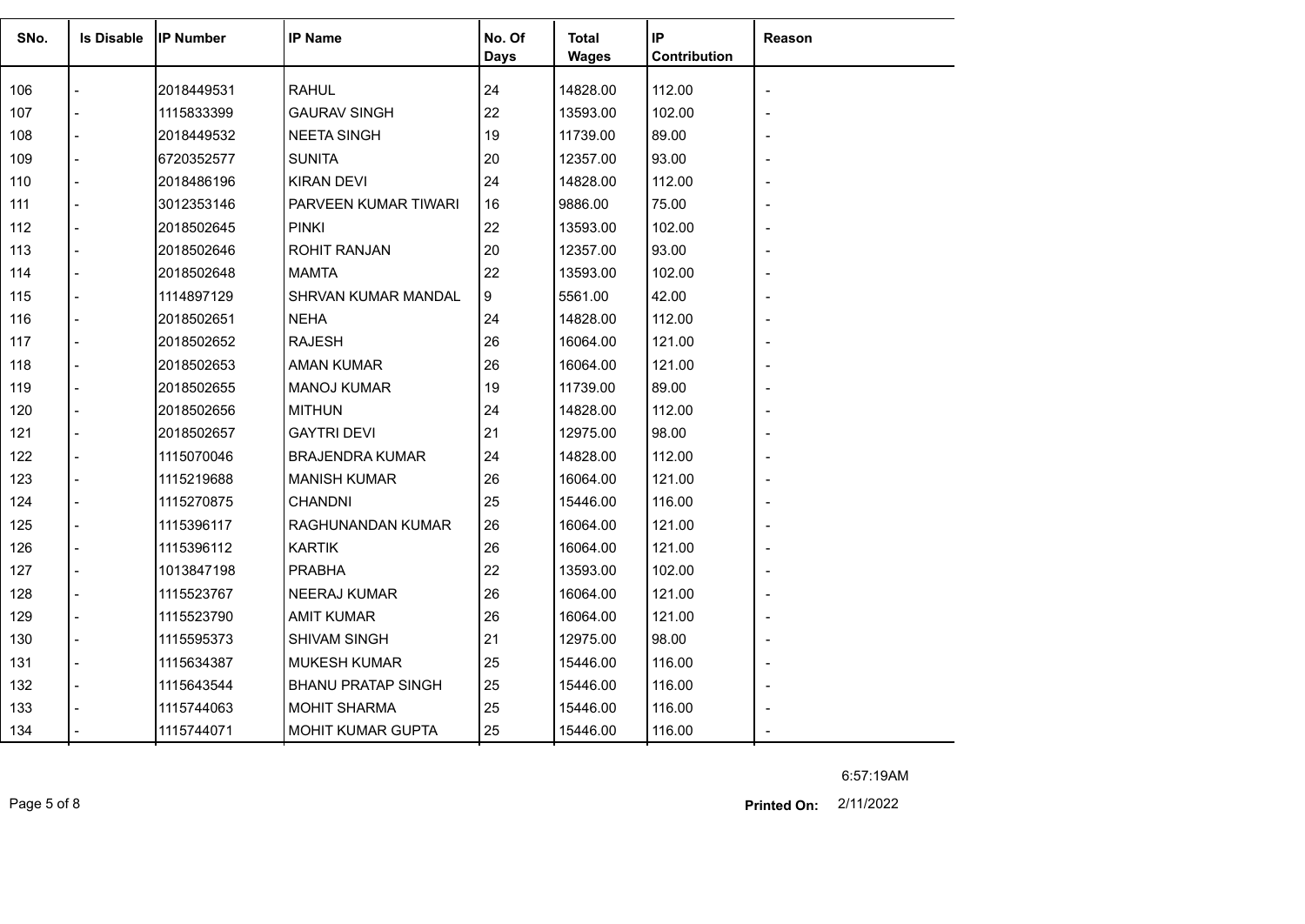| SNo. | <b>Is Disable</b>        | <b>IP Number</b> | <b>IP Name</b>        | No. Of<br><b>Days</b> | <b>Total</b><br><b>Wages</b> | IP<br>Contribution | Reason                   |
|------|--------------------------|------------------|-----------------------|-----------------------|------------------------------|--------------------|--------------------------|
| 135  |                          | 1114226715       | <b>SUNIL KUMAR</b>    | 13                    | 8032.00                      | 61.00              |                          |
| 136  | $\overline{a}$           | 1115749638       | <b>KRANTI</b>         | 20                    | 12357.00                     | 93.00              |                          |
| 137  | $\overline{a}$           | 1114929236       | <b>SAVITRI</b>        | 22                    | 13593.00                     | 102.00             | $\blacksquare$           |
| 138  |                          | 1115749639       | <b>KANCHAN</b>        | 25                    | 15446.00                     | 116.00             |                          |
| 139  | $\overline{a}$           | 2016038892       | <b>MANOJ</b>          | 26                    | 16064.00                     | 121.00             |                          |
| 140  | $\overline{a}$           | 1114444405       | <b>SUNIL</b>          | 19                    | 11739.00                     | 89.00              |                          |
| 141  |                          | 1115093056       | PAVNESH KUMAR         | 26                    | 16064.00                     | 121.00             |                          |
| 142  | $\overline{a}$           | 1014092601       | <b>MD RABBANI</b>     | 26                    | 16064.00                     | 121.00             |                          |
| 143  |                          | 1014392595       | <b>RANDHIR</b>        | 24                    | 14828.00                     | 112.00             |                          |
| 144  |                          | 1014065777       | <b>VIPIN KUMAR</b>    | 26                    | 16064.00                     | 121.00             | $\overline{\phantom{0}}$ |
| 145  | $\overline{a}$           | 1014300355       | <b>BUNTY</b>          | 26                    | 16064.00                     | 121.00             |                          |
| 146  |                          | 1014203079       | ROHIT BHADOURIYA      | 26                    | 16064.00                     | 121.00             |                          |
| 147  |                          | 1113845761       | <b>HARISH</b>         | 26                    | 16064.00                     | 121.00             |                          |
| 148  |                          | 1013505821       | <b>SUNIL KUMAR</b>    | 26                    | 16064.00                     | 121.00             |                          |
| 149  |                          | 1013715701       | RAM AVADH             | 21                    | 12975.00                     | 98.00              |                          |
| 150  | $\overline{a}$           | 1014203081       | <b>SARVESH KUMAR</b>  | 25                    | 15446.00                     | 116.00             |                          |
| 151  | $\overline{a}$           | 1115580451       | <b>REKHA</b>          | 13                    | 8032.00                      | 61.00              |                          |
| 152  |                          | 1013879303       | <b>HEMA SAXENA</b>    | 25                    | 15446.00                     | 116.00             |                          |
| 153  | $\overline{a}$           | 1014091977       | PUSHPA DEVI           | 26                    | 16064.00                     | 121.00             |                          |
| 154  | $\overline{a}$           | 1115598463       | <b>ABHISHEK</b>       | 26                    | 16064.00                     | 121.00             | $\overline{\phantom{0}}$ |
| 155  | $\overline{\phantom{a}}$ | 1013687530       | <b>JAGJEEVAN</b>      | 23                    | 14210.00                     | 107.00             |                          |
| 156  | $\overline{a}$           | 1114420800       | <b>PARDEEP</b>        | 21                    | 12975.00                     | 98.00              |                          |
| 157  | $\overline{a}$           | 1014406974       | <b>AJAY KUMAR</b>     | 26                    | 16064.00                     | 121.00             |                          |
| 158  |                          | 1115050846       | <b>ARUN KUMAR</b>     | 21                    | 12975.00                     | 98.00              |                          |
| 159  | $\blacksquare$           | 1115736560       | SARITA DEVI           | 18                    | 11121.00                     | 84.00              |                          |
| 160  | $\sim$                   | 1013508445       | <b>SURESH KUMAR</b>   | 26                    | 19473.00                     | 147.00             | $\blacksquare$           |
| 161  |                          | 1114806728       | <b>MD RIZWAN ALAM</b> | 24                    | 14828.00                     | 112.00             |                          |
| 162  |                          | 1115561362       | <b>RAHUL KUMAR</b>    | 4                     | 2471.00                      | 19.00              |                          |
| 163  |                          | 1114211758       | <b>MAMTA</b>          | 25                    | 15446.00                     | 116.00             |                          |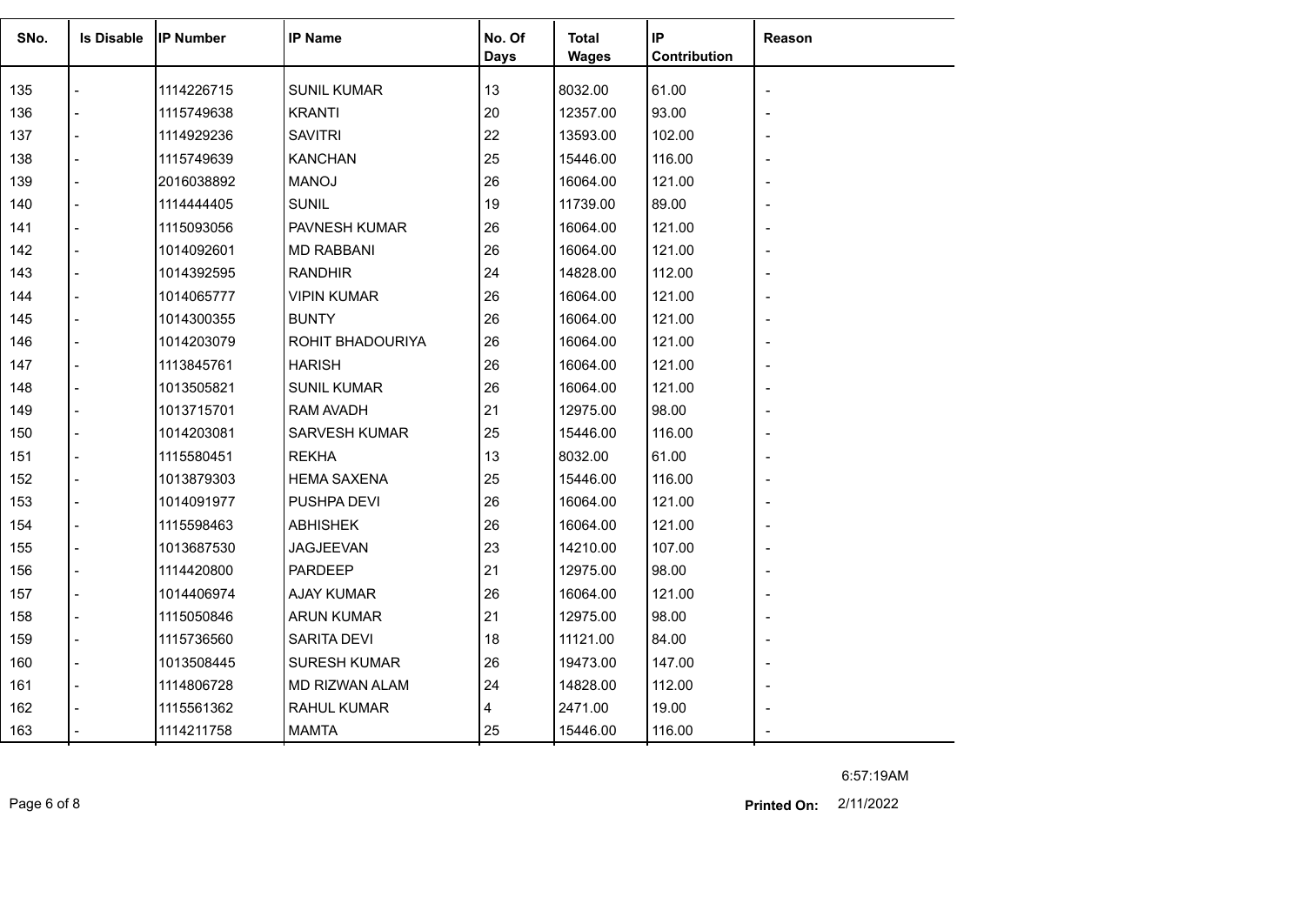| SNo. | <b>Is Disable</b> | <b>IP Number</b> | <b>IP Name</b>            | No. Of<br><b>Days</b> | <b>Total</b><br><b>Wages</b> | IP<br>Contribution | Reason |
|------|-------------------|------------------|---------------------------|-----------------------|------------------------------|--------------------|--------|
| 164  |                   | 2013713287       | <b>SARVINDER</b>          | 24                    | 14828.00                     | 112.00             |        |
| 165  |                   | 1014178106       | MUKESH KUMAR GUPTA        | 25                    | 15446.00                     | 116.00             |        |
| 166  |                   | 1115774966       | <b>SUBHASH</b>            | 20                    | 12357.00                     | 93.00              |        |
| 167  |                   | 1114827115       | <b>RAVINDRA</b>           | 26                    | 16064.00                     | 121.00             |        |
| 168  |                   | 1115612873       | KULDEEP KUMAR             | 26                    | 16064.00                     | 121.00             |        |
| 169  |                   | 1115774949       | <b>TULSI KUMARI</b>       | 19                    | 11739.00                     | 89.00              |        |
| 170  |                   | 1115774957       | <b>SONIA</b>              | 21                    | 12975.00                     | 98.00              |        |
| 171  |                   | 1115270867       | PREMNARAYAN               | 26                    | 16064.00                     | 121.00             |        |
| 172  |                   | 1115788060       | <b>SHUBHAM BERA</b>       | 25                    | 15446.00                     | 116.00             |        |
| 173  |                   | 1013926537       | ANUJ SHARMA               | 24                    | 14828.00                     | 112.00             |        |
| 174  |                   | 2018449525       | AMAN PREET SINGH          | 31                    | 15908.00                     | 120.00             |        |
| 175  |                   | 2018502658       | <b>VISHAL KUMAR</b>       | 31                    | 15908.00                     | 120.00             |        |
| 176  |                   | 1014348825       | <b>JAIPRAKASH</b>         | 26                    | 15496.00                     | 117.00             |        |
| 177  |                   | 2018417331       | <b>RITU</b>               | 24                    | 14304.00                     | 108.00             |        |
| 178  |                   | 1115475643       | <b>VIKASH KUMAR</b>       | 24                    | 14828.00                     | 112.00             |        |
| 179  |                   | 1115584183       | <b>MUNIYA</b>             | 26                    | 16064.00                     | 121.00             |        |
| 180  |                   | 2018415499       | <b>RAHUL</b>              | 31                    | 21625.00                     | 163.00             |        |
| 181  |                   | 6713657430       | <b>RAJESH KUMAR</b>       | 31                    | 19153.00                     | 144.00             |        |
| 182  |                   | 1014481413       | <b>CHARAN SINGH</b>       | 31                    | 19153.00                     | 144.00             |        |
| 183  |                   | 1509144850       | LAKHAN LAL MEENA          | 31                    | 21007.00                     | 158.00             |        |
| 184  |                   | 1014235606       | <b>BHIM SEN</b>           | 31                    | 19153.00                     | 144.00             |        |
| 185  |                   | 1114732009       | <b>GOVIND SINGH</b>       | 26                    | 13342.00                     | 101.00             |        |
| 186  |                   | 1115172248       | <b>VISRAM MISHRA</b>      | 27                    | 13856.00                     | 104.00             |        |
| 187  |                   | 1115845074       | <b>MATHURA PRASAD</b>     | 9                     | 4618.00                      | 35.00              |        |
| 188  |                   | 2017764045       | <b>ANKITA RAWAT</b>       | 18                    | 11121.00                     | 84.00              |        |
| 189  |                   | 1114806713       | <b>NANDITA BISHT</b>      | 26                    | 16064.00                     | 121.00             |        |
| 190  |                   | 1114806718       | REKHA KUMARI              | 10                    | 6178.00                      | 47.00              |        |
| 191  |                   | 1115433628       | <b>ANKITH SINGH BISHT</b> | 24                    | 14828.00                     | 112.00             |        |
| 192  |                   | 2018317807       | ANIL KUMAR SHARMA         | 30                    | 21121.00                     | 159.00             |        |